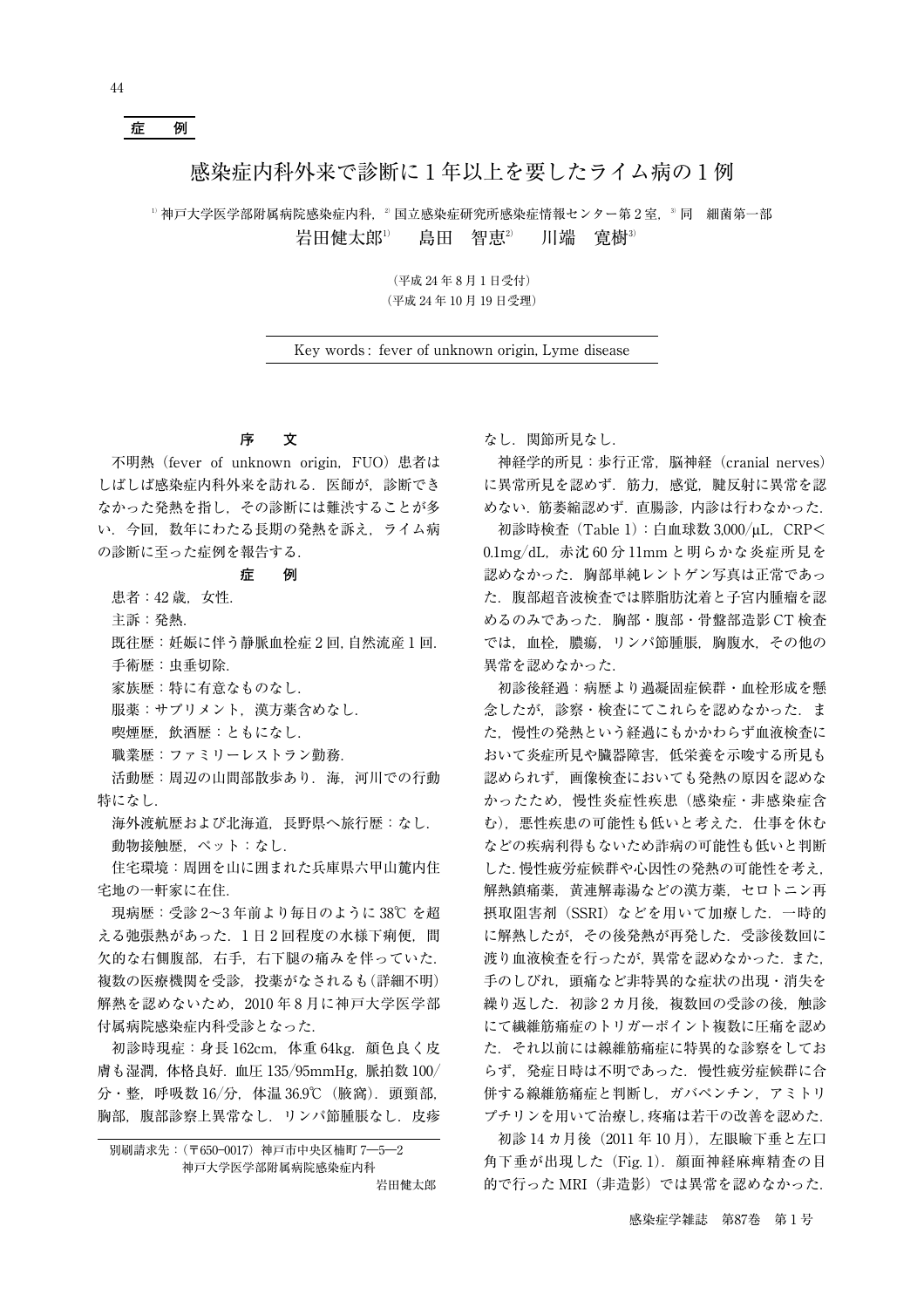| Blood cell count |                        | Blood chemistry  |                      | Other tests (normal range) |                                           |  |
|------------------|------------------------|------------------|----------------------|----------------------------|-------------------------------------------|--|
| <b>WBC</b>       | $3,000 / \mu L$        | TP               | $7.5$ g/dL           | Protein S free             | 72 % (60 $\sim$ 150)                      |  |
| Neutrophils      | 58.5 %                 | Alb              | $4.5$ g/dL           | Protein S total            | 80 % (65 $\sim$ 135)                      |  |
| Monocytes        | 10.3 %                 | T. Bil           | $0.8 \text{ mg/dL}$  | Protein C activity         | 97 % (64 $\sim$ 146)                      |  |
| Lymphocytes      | 29.9 %                 | <b>AST</b>       | $16$ $\mathrm{IU/L}$ | PT%                        | >100%                                     |  |
| Eosinophils      | 1.0%                   | <b>ALT</b>       | 20 IU/L              | PT INR                     | 0.91                                      |  |
| Basophils        | $0.3\%$                | <b>LDH</b>       | 167 IU/L             | <b>APTT</b>                | 30.1 %                                    |  |
| Hb               | 14.4 $g/dL$            | ALP              | 140 IU/L             |                            |                                           |  |
| Hct              | 43.2%                  | $\gamma$ -GTP    | 14 IU/L              | HBcAb                      | negative                                  |  |
| Plt              | $18.9 \times 10^4$ /µL | <b>CK</b>        | 74 IU/L              | HBsAb                      | negative                                  |  |
|                  |                        |                  |                      | HBsAg                      | negative                                  |  |
| Urianalysis      |                        | <b>BUN</b>       | $12 \text{ mg/dL}$   | HCVAb                      | negative                                  |  |
| Specific gravity | 1.022                  | Cr               | $0.68$ mg/dL         | HIV (EIA)                  | negative                                  |  |
| Protein          | $(-)$                  | Na               | $139 \text{ mEq/L}$  | <b>RPR</b>                 | negative                                  |  |
| Occult blood     | $(1 + )$               | K                | $3.9 \text{ mEq/L}$  | TPHA                       | negative                                  |  |
| Glucose          | $(-)$                  | Cl               | $105 \text{ mEq/L}$  | <b>TSH</b>                 | $1.740 \mu I U/mL$                        |  |
| <b>WBC</b>       | $(1 + )$               | Ca               | $9.0 \text{ mEq/L}$  | Free T <sub>3</sub>        | $2.5$ pg/mL                               |  |
|                  |                        | <b>CRP</b>       | $< 0.1$ mg/dL        | Free T4                    | $1.03$ ng/mL                              |  |
| Urine sediment   |                        | ESR 1hour        | $11 \text{ mm}$      | ACTH                       | 14.3 $pg/mL$                              |  |
| <b>RBC</b>       | 10-19 /HPF             |                  |                      | Cortisol                   | 14.6 $\mu$ g/dL                           |  |
| <b>WBC</b>       | $5-9$ /HPF             | Ferritin         | $46$ ng/mL           |                            |                                           |  |
| Hyaline cast     | 5-9 /HPF               | CH <sub>50</sub> | 55.0 U/mL            |                            | Stool culture, ova and parasites negative |  |
| Bacteria         | $2+$ /HPF              | C <sub>3</sub>   | $125 \text{ mg/dL}$  |                            |                                           |  |
|                  |                        | C <sub>4</sub>   | $16.7 \text{ mg/dL}$ |                            |                                           |  |
|                  |                        | RF               | $<12$ U/mL           |                            |                                           |  |
|                  |                        | ANA (EIA)        | 21.7                 |                            |                                           |  |
|                  |                        | <b>ASO</b>       | 365                  |                            |                                           |  |

Table 1 First-visit laboratory data

Fig. 1 Left facial palsy



長期発熱を伴う顔面神経麻痺の鑑別診断としてライム 病を疑った. 同日提出したライム病血清検査が陽性 (Table 2, recomBlot BorreliaNB, IgM, IgG, MIKRO-GEN. IgM ボーダーライン, IgG 陽性) であり, 慢 性ライム病と診断した.再度,皮疹について問診を繰 り返すと,自宅で出現・消失する数 cm 大の輪状の皮 疹が以前からあったとのことであった(Fig. 2.下腿 伸側.この写真は患者が 2011 年 1 月に撮影).

ドキシサイクリン錠 100mg 1 日 2 回内服するも消 化器症状のために2日で中断したため、翌週よりアモ キシシリン内服 (500mg 1日3回) を処方した. ア

平成25年 1 月20日

モキシシリン内服2日後、悪寒と両下腿の皮疹が出現 した. Jarisch-Herxheimer 反応と判断し、アセトア ミノフェンによる対症療法を行った. 1~2日で症状 は改善した. アモキシシリンは 4 週間継続した. 顔面 神経麻痺は 2 週間程度で改善し,同時期に解熱も認め た.

#### **考 察**

古典的な不明熱 (fever of unknown origin, FUO) は、華氏 101 度 (摂氏 38.3℃)以上の熱が 3 週間以上 続き、入院1週間のワークアップで原因の分からない ものを指したが,3 回の外来受診で診断できないもの も含む<sup>1)</sup>.Aduan らによると6カ月以上続く FUO の 場合原因不明なものが最も多い2) .慢性疲労症候群 (chronic fatigue syndrome) や心因性の発熱も原因と なる3)4).

本症例患者は数年にわたる発熱を主訴としており, 感染症内科初診から 1 年以上かけてようやく診断に 至った症例であった.ライム病はスピロヘータである *Borrelia* を原因とする感染症であり,野山に生息する ダニ(マダニ,*Ixodes*)が媒介する人獣共通感染症で ある5) .1976 年にコネチカット州ライムに多発した若 年性関節リウマチ様の疾患として報告された<sup>677</sup>. 北米, 欧州では年間1万例前後の発生があるが、日本では 1999 年に感染症発生動向調査の届出対象疾患(四類) となって以来, 年間 5~15 例程度しか報告がない<sup>8)</sup>. 特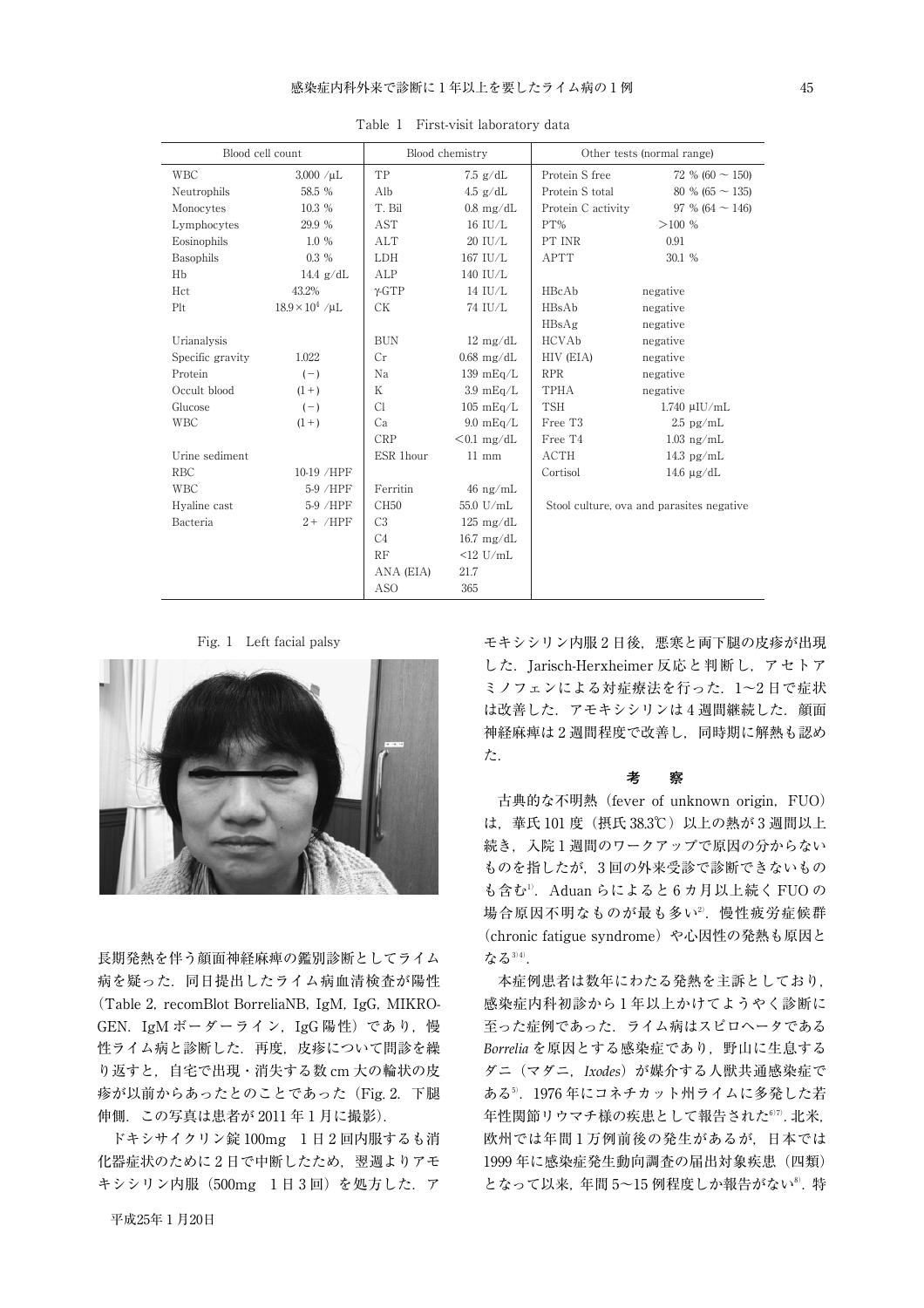#### 46 またり おおとこ おおとこ おおとこ おおとこ 岩田健太郎 他

| Samples               | Ig class | Strip number | Bands detected                                                               |               |  |
|-----------------------|----------|--------------|------------------------------------------------------------------------------|---------------|--|
| serum<br>(2011.11.21) |          |              | React-Ctl<br>P100<br><b>VIsE</b><br>P41<br>P39<br>O <sub>SP</sub> A          |               |  |
|                       | IgM      | <b>BB</b> 03 | OspC (B.garinii 1)<br>OspC (B.sensu strict + B.afzelii)<br>OspC (B.garinii2) | - 1<br>*<br>┐ |  |
|                       |          |              | P41/i (B.garinii)<br>P41/i (B.afzelii)<br>P18                                | П             |  |
|                       | IgG      |              | React-Ctl<br>P100<br><b>VIsE</b><br>P41<br>P39<br>OspA                       | ⊐             |  |
|                       |          | <b>BB</b> 06 | OspC (B.garinii 1)<br>OspC (B.sensu strict + B.afzelii)<br>OspC (B.garinii2) | *<br>┐<br>П   |  |
|                       |          |              | P41/i (B.garinii)<br>P41/i (B.afzelii)<br>P18                                |               |  |

Table 2 Lyme serology result.

□ negative,■ positive \*anti-OspC antibody interpreted as positive only when all three antigens showed positive results.

Blot antigens and their interpretation

| Protein/Antigen<br>Molecular Weight [kDa] |                   | Function/Origin                           | Points<br>IgM | Points<br>IgG |
|-------------------------------------------|-------------------|-------------------------------------------|---------------|---------------|
| 100                                       | P <sub>100</sub>  | B. afzelii                                | 4             | 8             |
| 66                                        | VlsE              | Fusion protein                            | 3             | 4             |
| 41                                        | <b>P41</b>        | B. burgdorferi                            |               |               |
| 39                                        | BmpA              | B. afzelii                                | 3             | 8             |
| 31                                        | O <sub>SD</sub> A | B. afzelii                                | 4             | 4             |
| 22                                        | O <sub>SD</sub> C | B. garinii X2, B. burgdorferi, B. afzelii | 8             | 6             |
| 20                                        | P41/i             | B. garinii                                | 3             |               |
| 18.5                                      | P41/i             | B. afzelii                                |               |               |
| 18                                        | P18               | B. afzelii                                |               | 8             |

White letters indicate positive results.

| Diagnostic criteria |       |  |  |  |  |
|---------------------|-------|--|--|--|--|
|                     | - - - |  |  |  |  |

|            | Evaluation IgG |
|------------|----------------|
| Negative   | Negative       |
| Borderline | Borderline     |
| Positive   | Positive       |
|            | Evaluation IgM |

Results

IgM Point=5, Interpretion. Borderline, IgG Point=9, Results, Positive

に北海道からの報告が多く,本州では中部山岳地帯に 多いとされる®.しかし,実際には東北,関東,関西, 中国,九州からも報告例はあり"0',本症例が発生した 兵庫県でも過去に 2 例の報告があった(感染症発生動 向調査より).ライム病の血清検査は保険収載こそさ れているが保険承認されている検査が現在行なわれて

おらず9) ,診断されていない場合も多いものと考えら れる.

臨床像は第 I 期 (局在期), 第 II 期 (播種期), そ して第 III 期(晩期,持続感染)と進行していく<sup>560</sup>. 第 I 期に見られることが多い遊走性紅斑は長径 20cm 程度の楕円形を呈することが多く,中心部が正常皮膚,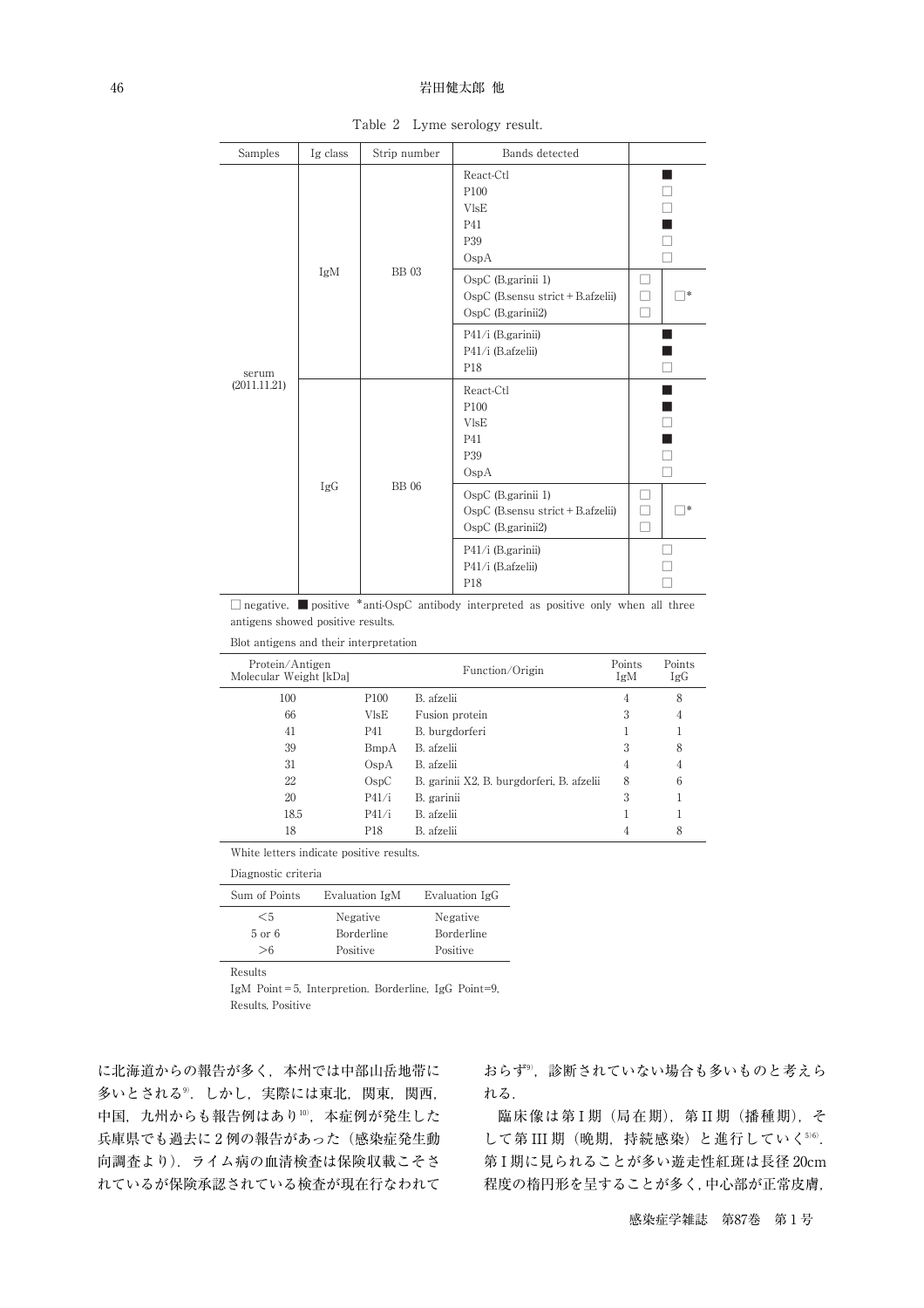Fig. 2 Lower limb erythema. The torso is to the right. Picture by subject, in January 2011.



周囲が紅斑になった矢の的のような形状が特徴的であ る. 筆者(岩田)が 2001年にニューヨークで経験し たライム病の典型的な遊走性紅斑の写真を示す(Fig. 3).本感染症で,発症 6 カ月を越えるとときに「慢性 ライム病」(chronic Lyme disease),「ライム後症候 群」(post-Lyme syndrome)と称されることもある. この場合,線維筋痛症と鑑別が困難な疼痛と全身倦怠 感が特徴的な臨床症状であり,集中力の低下や不眠, 感覚障害といった多彩な症状も呈する.また,顔面神 経麻痺はライム病によく見られる所見であり,中枢神 経に病変を伴うライム病の半数以上に認められる''')'2'). ライム病は不明熱の原因としても報告されている13) .

ライム病は通常は血清学的に診断が為されることが 多い.本症例で抗体反応がみられた抗原の一つである p100 は *B. afzelii* 由来であり, p41 は *B. burgdorferi* 由 来であるが,交叉反応が起きることも知られている. 本邦では北米に多い *B. burgdorferi* 感染は稀であり,疫 学的に考えた場合,また血清検査の結果からも *B.* afzelii 感染によるライム病であった可能性が高い. 抗 体検査は過去の感染の既往でも陽性になる場合もある が,疾患に合致する臨床症状,抗菌薬への反応を考え, 診断価値は高いものと考えた.また,1 年以上に及ぶ 慢性の経過であるため,ペア血清による抗体価上昇の 確認は行わなかった.

ライム病の治療にはテトラサイクリン系,ペニシリ ン系,セフェム系といった種々の抗菌薬が用いられ る7) .神経症状を伴う場合北米では経静脈的抗菌薬を 用いることが多いが,欧州では本症例のように経口ド キシサイクリンを用いることも可能とされる14).慢性 期に入ったライム病の症状については長期の抗菌療法 はプラセボ以上の効果を認めなかったというスタ ディーもある15)16) .

本症例では臨床症状が多彩で不定愁訴という印象が あったことから,早期に感染症の可能性を棄却してし まった.しかし,ライム病が慢性疲労症候群や繊維筋 痛症に間違われやすいことを鑑みれば,典型的な顔面

Fig. 3 Typical erythema chronicum migrans seen in New York City, in 2001



神経麻痺が出現する前に本疾患を想起すべきであった と考える.今後の診療の質向上のため,学びの機会と 捉えたい.

同意:本症例の発表,および写真の使用について患 者の承諾を得た.

利益相反自己申告:申告すべきものなし.

- 1) Gelfand JA, Gallahan MV: Fever of unknown origin. In:Longo DL, Fauci AS, Kasper DL, Hauser SL, Jameson JL, Loscalzo J, eds. Harrison's Principles of Internal Medicine 18th ed. McGraw Hill, New York, 2012; p. 158–64.
- 2)Aduan RP, Fauci AS, Dale DC, Herzberg JH, Wolff SM:Factitious fever and self-induced infection : a report of 32 cases and review of the literature. Ann. Intern. Med. 1979;90:230-42.
- 3) Straus SE: The chronic mononucleosis syndrome. J. Infect. Dis. 1988;157:405—12.
- 4)Kaneda Y, Tsuji S, Oka T:Age distribution and gender differences in psychogenic fever patients. Biopsychosoc Med  $2009$ ;  $3:6$ .
- 5)川端眞人:【最近の感染症にどう挑むか】海外で 問題となっている感染症への対応 Lyme 病. 診 断と治療 2010;98:1325―9.
- 6) Steere AC, Malawista SE, Snydman DR, Shope RE, Andiman WA, Ross MR, *et al.*:Lyme arthritis : an epidemic of oligoarticular arthritis in children and adults in three connecticut communities. Arthritis Rheum 1977; 20:7-17.
- 7)Steere AC:*Borrelia burgdorferi* (Lyme Disease, Lyme Borreliosis). In: Mandell GL, Bennett JE, Dolin R, eds. Mandell, Douglas, and Bennett's Principles and Practice of Infectious Diseases 7 th ed. Churchill Livingstone. Philadelphia,  $2010$ ; p.  $3071 - 81$ .
- 8)国立感染症研究所感染症情報センター.年別報 告数一覧(その 1:全数把握)四類感染症.http:// idsc.nih.go.jp/idwr/ydata/report-Ja.html.

文 献